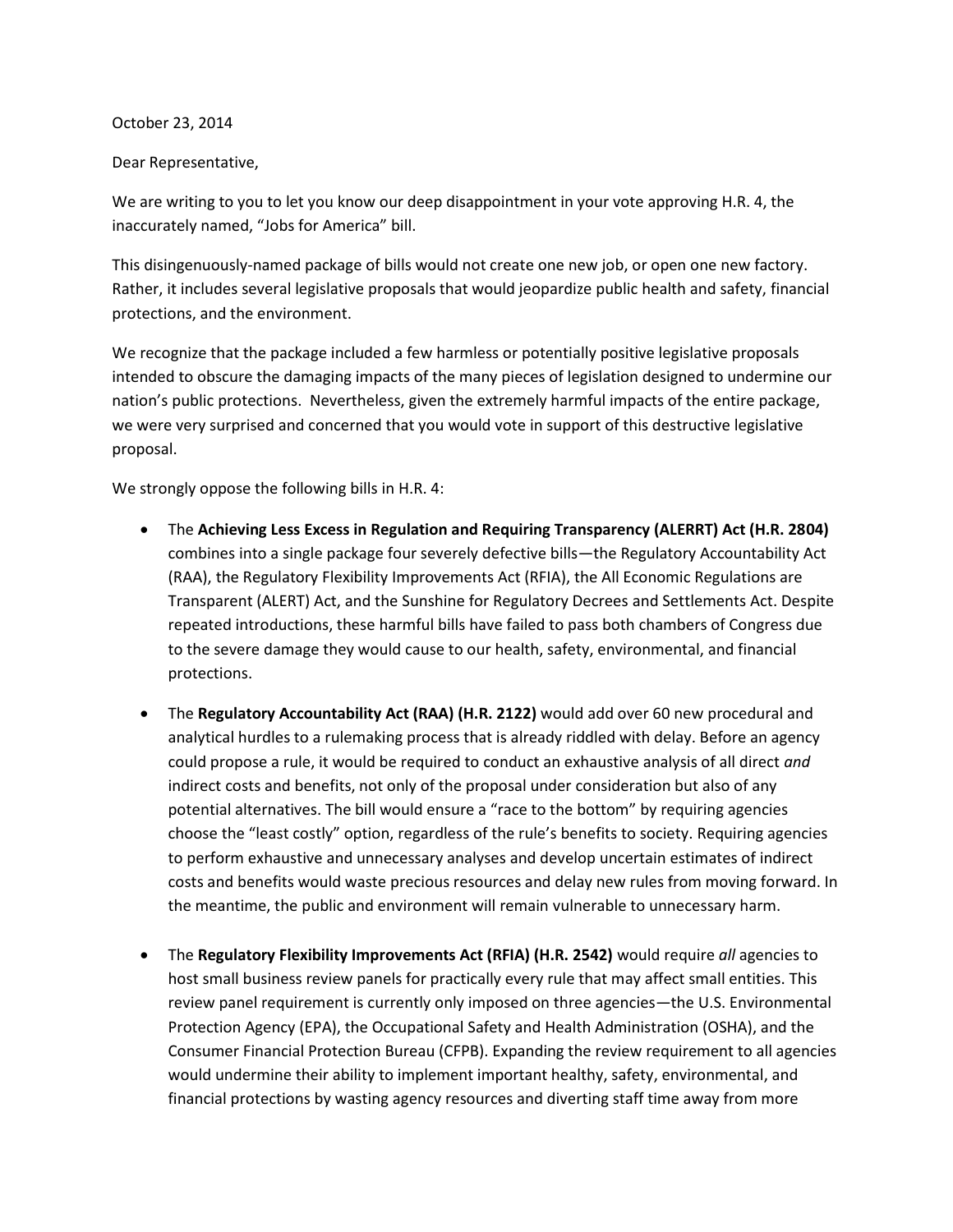critical priorities. The RFIA would also expand the oversight authority of the Small Business Administration's Office of Advocacy—an office already under scrutiny for working at the behest of big businesses to undermine public protections.

- **The All Economic Regulations are Transparent (ALERT) Act (H.R. 2804)** would impose a moratorium on all new rules for at least six months, but possibly much longer. The bill would delay new rules from taking effect until information supplied by agencies is posted online by the White House Office of Information and Regulatory Affairs (OIRA) for at least six months. Delaying critical safeguards denies the public essential protections like clean air and water, safe food, and a stable financial system.
- The **Sunshine for Regulatory Decrees and Settlements Act (H.R. 1493)** would diminish citizens' ability to challenge agencies for unreasonable delay on implementing laws passed by Congress. The bill would impose needless procedural hurdles on agencies and would delay settlement agreements, wasting agency resources and making it prohibitively costly and time-intensive for citizens and public interest groups to challenge agency inaction, effectively stripping the public's power to hold agencies accountable for failing to comply with the law.
- The **Regulations from the Executive in Need of Scrutiny (REINS) Act (H.R. 367)** would require both houses of Congress to approve all major rules within 70 legislative days and to table any rule that does not gain approval in this timeframe. In effect, this bill would delay, potentially indefinitely, major new rules from going forward, regardless of how critical a rule is to safeguarding our health, safety, environment, or financial system. Moreover, this bill would allow members of Congress to overrule the expert opinions of agency officials and scientists who Congress has tasked with developing these safeguards. This bill would not create jobs but would simply allow members of Congress to undermine health, safety, environmental and financial protection laws that the public and many businesses strongly support.
- The **Unfunded Mandates Information and Transparency Act (H.R. 899)** would grant businesses a right to information about a rule and an opportunity to submit feedback to the agency before a rule is even proposed, but the bill would not require this information be shared with the public at the same time. The bill would also require agencies to perform retrospective analyses at the request of any chairman or ranking minority member of any standing or select committee of the House or Senate. Such requests could potentially require agencies to perform a long list of retrospective reviews, diverting agency staff and resources from working on more critical national priorities and politicizing the rulemaking process.
- **The Small Business Capital Access and Job Preservation Act (H.R. 1105).** Contrary to its title, this bill is not designed to benefit small business. Instead, it would exempt private equity fund advisers – who include some of the wealthiest and most significant entities on Wall Street –